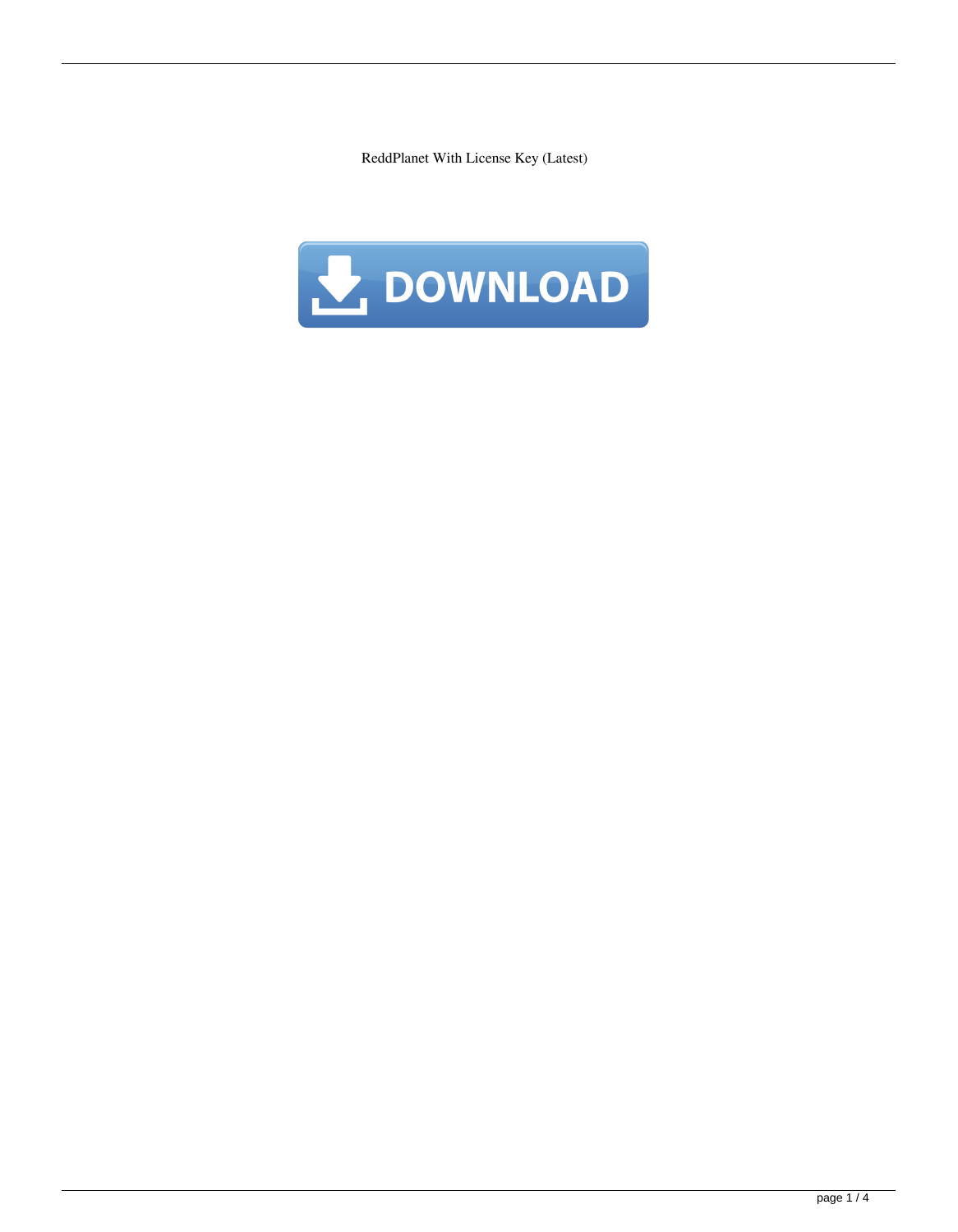## **ReddPlanet Crack Activation Key Free For PC**

► The official Reddit Client for Windows ► Supports multiple devices ► Reddit client for Xbox, Raspberry Pi, and HoloLens ► Client for Windows 10, iOS, Android, OS X and Windows Phone ► 'Powerful Reddit client for Windows' – Windows Blog ► Add comments, upvote, downvote, favorite and report comments ► View subreddit and top comments ► Support multiple connections ► Supports multiple devices ► Why use ReddPlanet Crack Free Download? ► Save time ► Browse fast ► Keep informed ► No installation required ► Access from anywhere ► Access to community ► Reddit client ► Convert links ► Synchronise with your Reddit account ► Install on your Xbox, PC, phone, HoloLens, Raspberry Pi and more ► Built-in feedback and support ► No ads A: Sites like Reddit or Imgur (an image hosting site) are not that useful on devices like phones or tablets. There are problems loading pages, and navigating content, and they take a lot of space on the device's storage. An alternative would be to view the same content from your desktop (e.g. on a Windows PC), but with a much better experience than on a phone. Dual regulatory roles for nitric oxide in mitogen-activated protein kinase signaling in endothelial cells. Mitogenactivated protein kinase (MAPK) cascades are critical intracellular signaling systems activated in response to stress and developmental cues and tightly regulated in endothelial cells (ECs). A small conductance Ca2+- and voltage-gated  $K+$  (SK and IK) channel inhibitor, charybdotoxin (ChTX), and an adenyl cyclase inhibitor, forskolin, at 10-30 microM, reduced stress-activated extracellular signal-regulated kinase (ERK) and protein kinase B (PKB/Akt) phosphorylation in ECs. ChTX and forskolin each elicited a rapid (within 1 min) and transient phosphorylation of the IK and SK channels by serine residues in ECs. Nitric oxide (NO) modulates both ERK and PKB/Akt signaling in ECs. Therefore, ChTX and forskolin were used to examine their effects on ERK and PKB/Akt signaling in ECs preincubated for 60 min with 10 microM L-NAME (N(G

### **ReddPlanet Crack + With Full Keygen**

\* Your Web Browser. \* Your PC/Laptop. \* Your phone. \* HoloLens. > [Website]( > [Windows Store]( > [GitHub]( > [Twitter]( > [Discord]( > [Facebook]( > [Reddit]( Browse the web and access your favourite sites: Gmail, Dropbox, eBay, YouTube, Reddit, and more. Mega for Microsoft Edge is a free add-on for Microsoft Edge that brings you a new, fast and modern browsing experience. Mega for Microsoft Edge has been designed for Microsoft Edge, Chrome and Firefox, and it's cross-browser compatible. We also hope Mega can make a great reading experience for Internet Explorer users. Features: - Many features of the original Mega Browser, built for the Windows platform since 2003, but brings it on other platforms. - A modern look and feel that puts a lot of emphasis on style, speed and interactivity. - Sign up / login using your Microsoft account (see your account settings for more details). - Open multiple tabs within one window without losing the scroll of the parent window. - Stay in your favourite sites with one click of the "pin site" button. - Preserve the following tabs for each browser window: www.google.com - ms.facebook.com - m.ask.fm - m.ebay.com - www.bing.com - www.yahoo.com - www.bing.com - - www.github.com m.reddit.com - mail.live.com - my.ebay.com - my.ebay.com - www.foursquare.com - my.foursquare.com - www. a69d392a70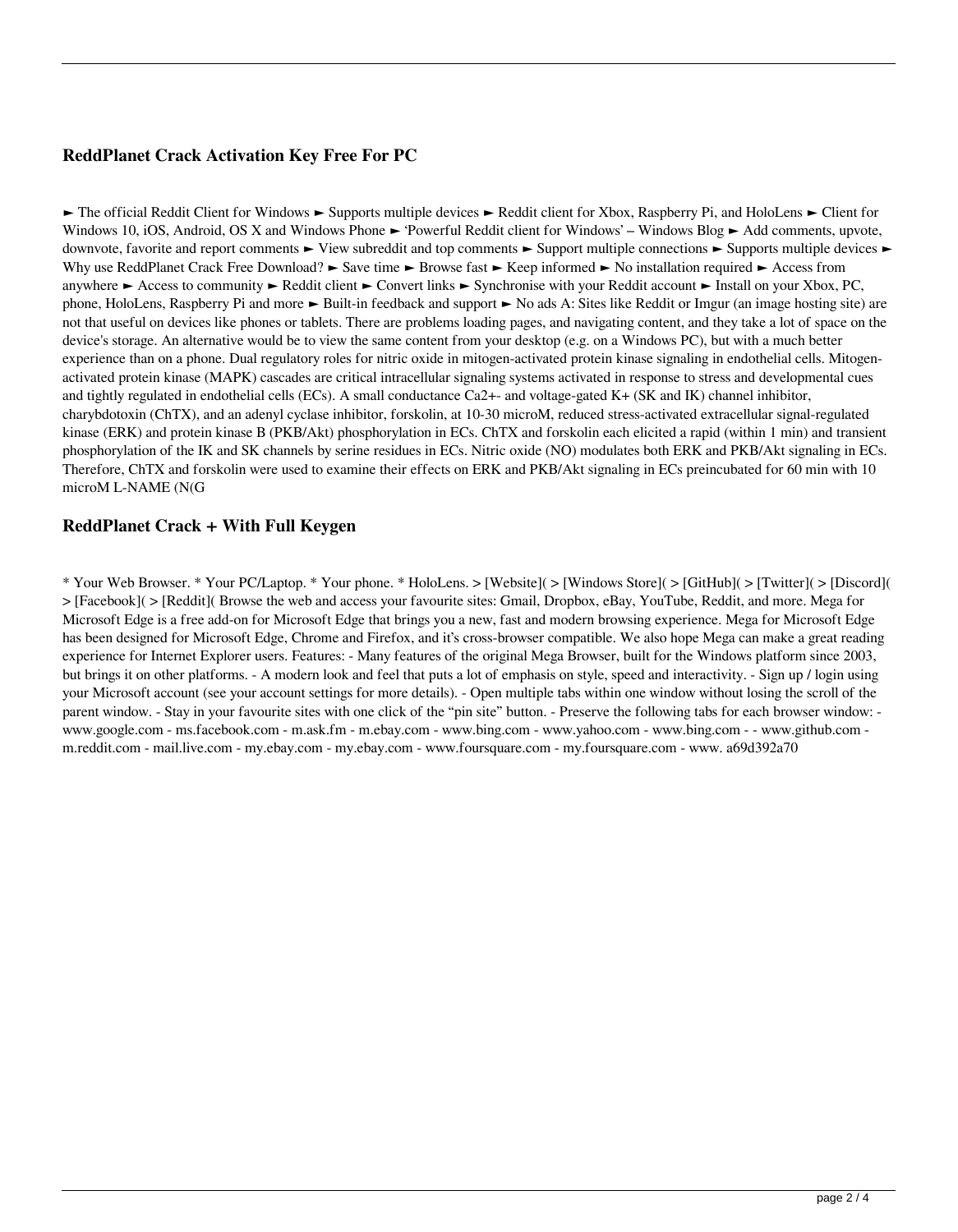### **ReddPlanet Crack + [Updated]**

Community-driven: App Store features: Open-source: Cross-platform: Visual Design: Cross-device: Windows 10: Reddit Content: Comments: What's New: Update History: Version 2.1.0 As part of the summer update, ReddPlanet has undergone a few exciting changes: - The app now downloads faster and has better compatibility with newer devices. In other words, the app is now available on all versions of Windows 10, from Consumer Preview to the latest. - User interface: ReddPlanet now provides a natural scrolling view, which is a nice touch for the interface. - Theme engine: ReddPlanet now has its own CSS library that offers basic color changes for app's main elements. - Added support for desktop notifications: ReddPlanet can now receive desktop notifications on Windows 10. The notification icon, as well as the Red Planet badge in the panel of Windows taskbar are used for this purpose. Version 2.0.0 Some significant changes to ReddPlanet include a new feature: inline images. Version 1.0.0 First version of ReddPlanet for Windows was released in March 2015. Features Viewing Reddit content RedPlanet allows you to view content from Reddit's /r/all /r/all/r subreddit as well as view full posts. Subreddit-specific content All content posted in /r/all, /r/all/r, and /r/all/r/r and then can be viewed in the app. ,, and and then can be viewed in the app. Posts in /r/all and /r/all/r are displayed similar to what you would find in /r/all/r/r. and are displayed similar to what you would find in and. There are news and event threads displayed as in /r/all/r. The difference being that, in the first case, there will only be one daily summary and the posts that didn't have one will have it. and. The difference being that, in the first case, there will only be one daily summary and the posts that didn't have one will have it. ReddPlanet also has a sidebar which displays popular topics from various subreddits. This sidebar contains news and event threads as well.

#### **What's New In?**

ReddPlanet is a desktop application that allows you to enjoy the Reddit website on your Windows 10 device. That means you don't need a browser; the whole site can be accessed inside the program. Here is what ReddPlanet offers: Go to the Reddit website: ReddPlanet comes with a complete web browser called Redder. There is no need to sign up or to be a Reddit user; you can just view anything on Reddit. Comments section: The comments section is very useful for Reddit users as it lets you chat with others. Themes: ReddPlanet allows you to choose a theme that suits your needs. You can use the latest and the classic themes or even build your own. ReddPlanet allows you to save your themes in your device so you can quickly share them to other users. Users' recommendations: ReddPlanet has an in-app recommendations section. Here you can read what other users are using to enjoy Reddit on their devices. Settings: ReddPlanet allows you to see some of your settings, such as the number of posts and images loaded at a time, the font size, and the theme. Discussion panel: ReddPlanet has a conversation window where you can start a debate with other users on any topic and share images and videos. Images: ReddPlanet comes with a media viewer that allows you to check the dimensions and the quality of images posted on Reddit. Post previews: You can see what other users say about a post before clicking on it. Recent posts: ReddPlanet allows you to open a large window displaying the recent posts. Full-screen mode: You can open any Reddit article in full-screen mode. Video player: ReddPlanet comes with an in-app video player which can play videos posted on Reddit. News panel: The news panel is a widget that lets you find some of the most-upvoted news of the day. Daily feed: ReddPlanet provides you with a daily feed that can be sorted by post. Custom shortcuts: With ReddPlanet, you can create a shortcut that can be launched by just typing a simple URL (e.g. reddit.com/r/funny/comments/2nl4of/) and then use it to open any Reddit article you want. FAQ: ReddPlanet comes with a FAQ section where you can find some tips and tricks about how to use it. Google Play: It also has a page on Google Play, where you can download the ReddPlanet app to have a Reddit experience wherever